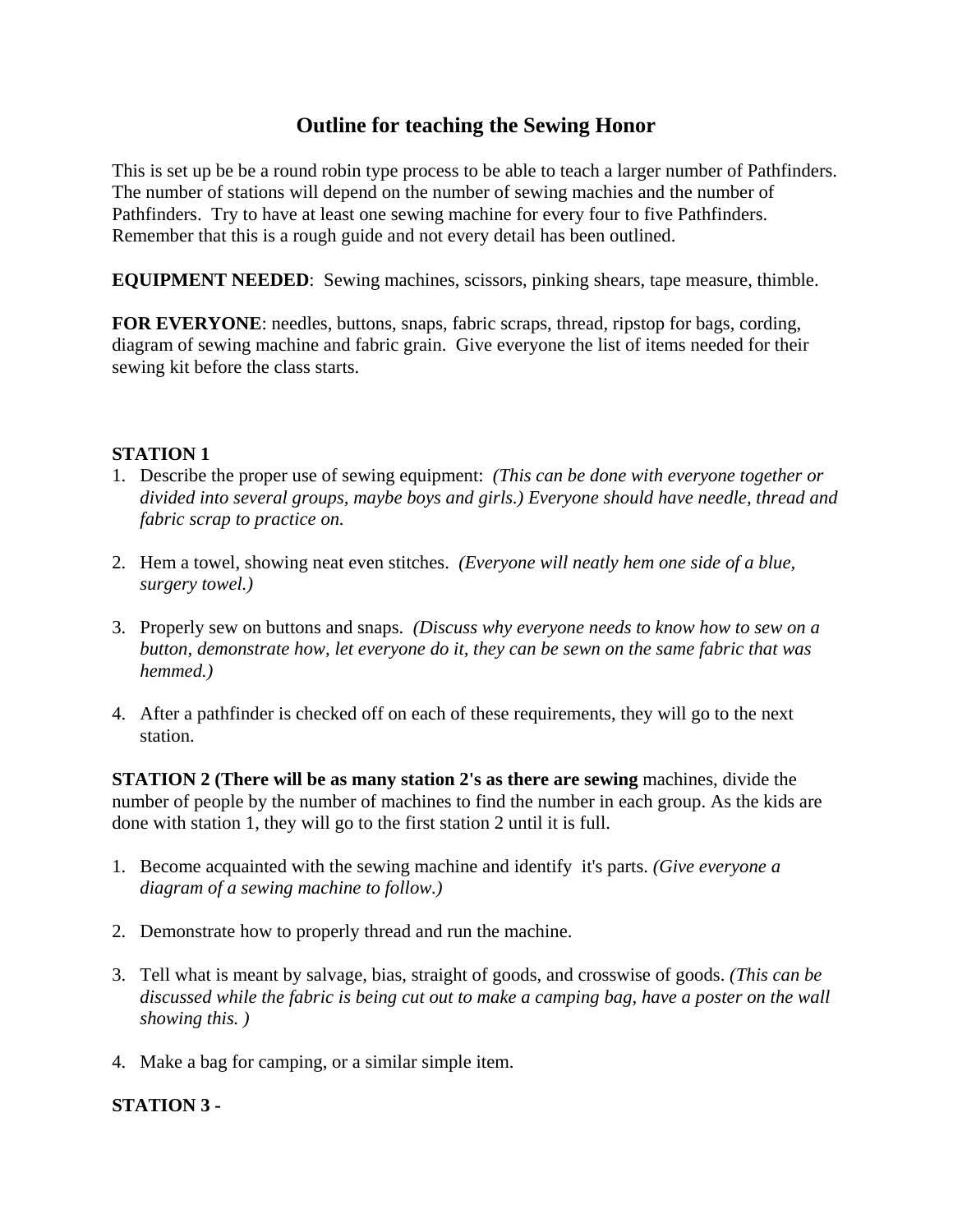Take test.

Name \_\_\_\_\_\_\_\_\_\_\_\_\_\_\_\_\_\_\_\_\_\_\_\_\_\_\_\_\_\_\_\_\_\_\_\_ Date \_\_\_\_\_\_\_\_\_\_\_\_\_\_\_\_

# **PATHFINDER BASIC SEWING TEST**

- 1. Identify the parts of the sewing machine.
	- a. Balance wheel <br>
	b. Thread take-up <br>
	f. Feed dogs
		-
	- b. Thread take-up f. Feed dog<br>c. Pressure foot g. Bobbin
		-
	- c. Pressure foot fifter g. Bobbin<br>d. Pressure foot lifter h. Control
	- d. Pressure foot lifter
- 

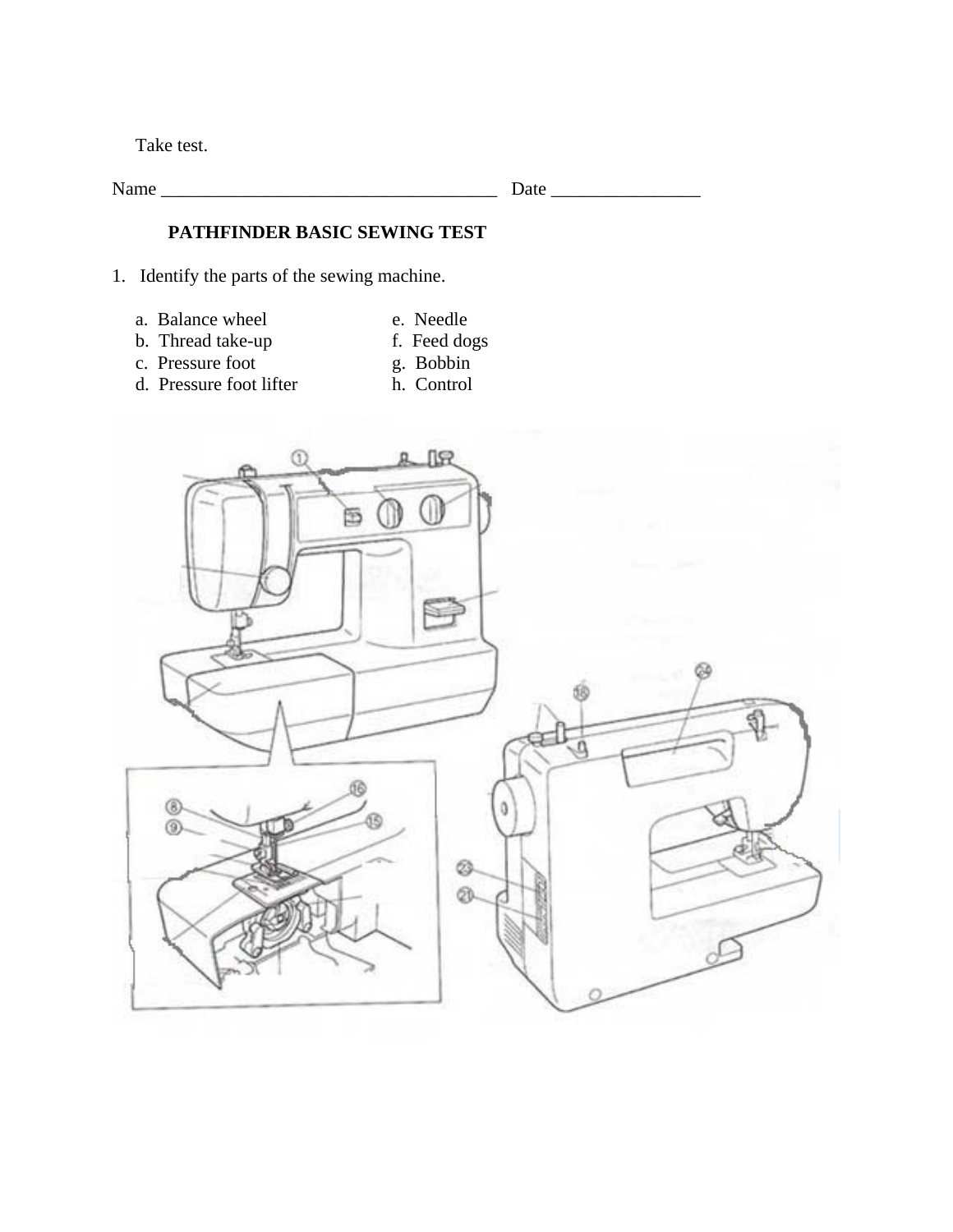- 2. When should pinking shears used? \_\_\_\_\_\_\_
	- a. When your fabric ravels.
	- b. For a decorative look.
	- d. Both a. and b.
- 3. What should fabric scissors not be used for?
	- a. Cotton fabric
	- b. Paper
	- c. Nylon fabric
	- d. Wool fabric
- 4. True or False It is a good thing to learn to use a thimble when you start learning to sew, because it will be harder to learn later.
- 5. Label the parts of a yard of fabric.
	- a. salvage c. straight of grain
	- b. bias d. crosswise of grain